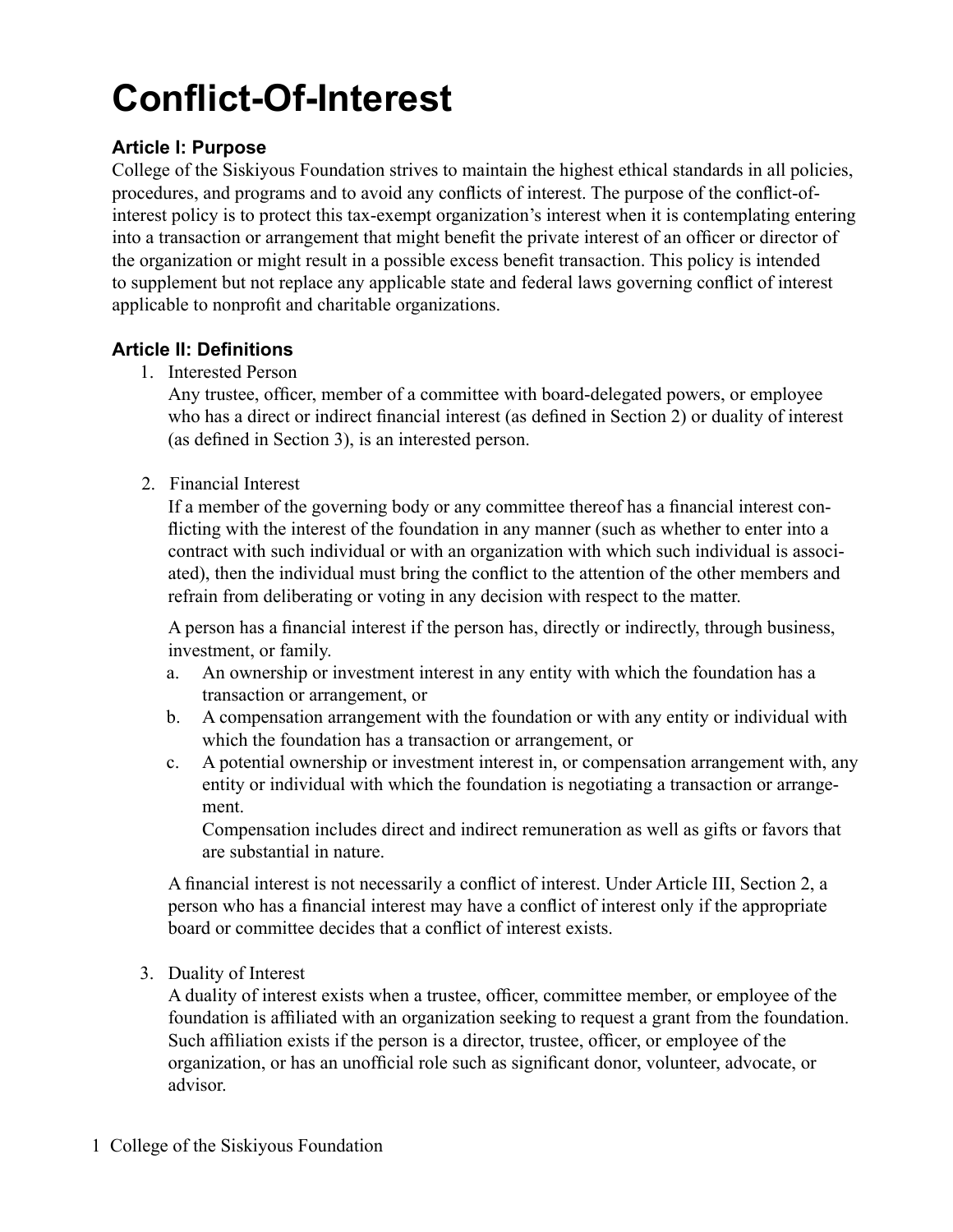#### **Article III: Procedures**

1. Duty to Disclose

In connection with any actual or possible conflict of interest or duality of interest, an interested person must disclose the existence of his or her financial interest or affiliation and all material facts to the trustees and members of committees with board-delegated powers considering the proposed transaction or arrangement. The disclosure should be made either when the interest becomes a matter of board or committee action or as part of a periodic procedure to be established by the board.

2. Determining Whether a Conflict of Interest Exists

After disclosure of the financial interest and all material facts, and after any discussion with the interested person, he or she shall leave the board or committee meeting while the determination of a conflict of interest is discussed and voted upon. The remaining board or committee members shall decide if a conflict of interest exists.

- 3. Procedures For Addressing the Interest
	- a. An interested person may make a presentation at the board or committee meeting, but after such presentation, he or she shall leave the meeting during the discussion of, and the vote on, the transaction or arrangement that results in the conflict of interest or duality of interest.
	- b. The chair of the board or committee shall, if appropriate, appoint a disinterested person or committee to investigate alternatives to the proposed transaction or arrangement.
	- c. After exercising due diligence, the board or committee shall determine whether the foundation can obtain a more advantageous transaction or arrangement with reasonable efforts from a person or entity that would not give rise to a conflict of interest.
	- d. If a more advantageous transaction or arrangement is not reasonably attainable under circumstances that would not give rise to a conflict of interest, the board or committee shall determine by a majority vote of the disinterested trustees whether the transaction or arrangement is in the foundation's best interest and for its own benefit and whether the transaction is fair and reasonable to the foundation and shall make its decision as to whether to enter into the transaction or arrangement in conformity with such determination.
- 4. Violations of the Policy
	- a. If the board or committee has reasonable cause to believe that a member has failed to disclose actual or possible conflicts of interests or duality of interest, it shall inform the member of the basis of such belief and afford the member an opportunity to explain the alleged failure to disclose.
	- b. If, after hearing the response of the member and making such further investigation as may be warranted in the circumstances, the board or committee determines that the member has in fact failed to disclose an actual or possible conflict of interest or duality of interest, it shall take appropriate disciplinary and corrective action.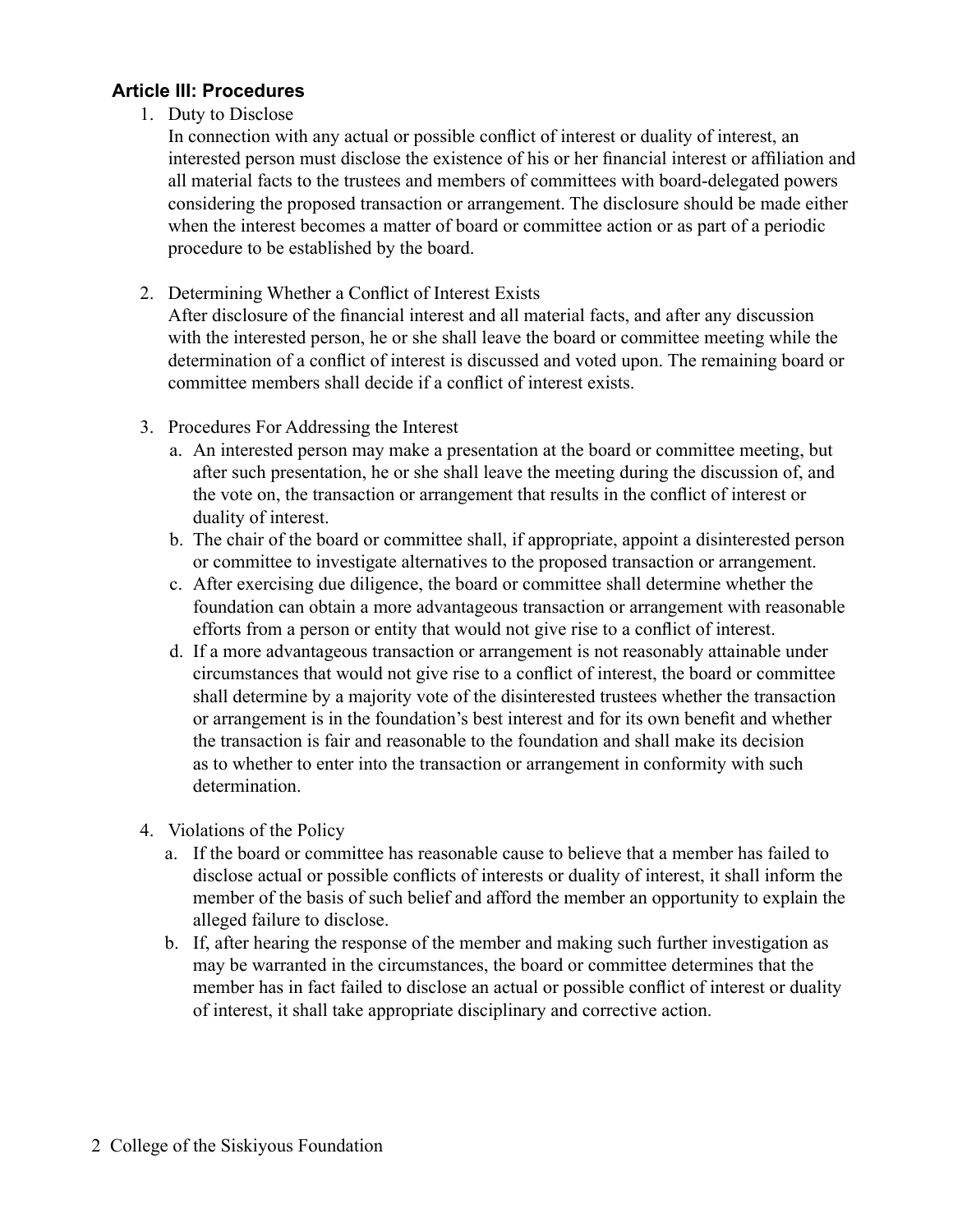## **Article IV: Records of Proceedings**

The minutes of the board and all committees with board-delegated powers shall contain

- 1. The names of the persons who disclosed or otherwise were found to have a financial interest in connection with an actual or possible conflict of interest or duality of interest, the nature of the financial interest, any action taken to determine whether a conflict of interest or duality of interest was present, and the board's or committee's decision as to whether a conflict of interest or duality of interest in fact existed
- 2. The names of the persons who were present for discussions and votes relating to the transaction or arrangement, the content of the discussion, including any alternatives to the proposed transaction or arrangement, and a record of any votes taken in connection therewith

# **Article V: Compensation Committee**

A voting member of any committee whose jurisdiction includes compensation matters and who receives compensation, directly or indirectly, from the Foundation for services is precluded from voting on matters pertaining to that member's compensation.

# **Article VI: Annual Statements**

Each trustee, officer, member of a committee with board-delegated powers, and employee shall annually sign a statement that affirms that such person

- a. Has received a copy of the conflict-of-interest policy,
- b. Has read and understands the policy,
- c. Has agreed to comply with the policy, and
- d. Understands that the foundation is a charitable organization and that in order to maintain its federal tax exemption it must engage primarily in activities that accomplish one or more of its tax-exempt purposes.

*Under review as of 1/2012*